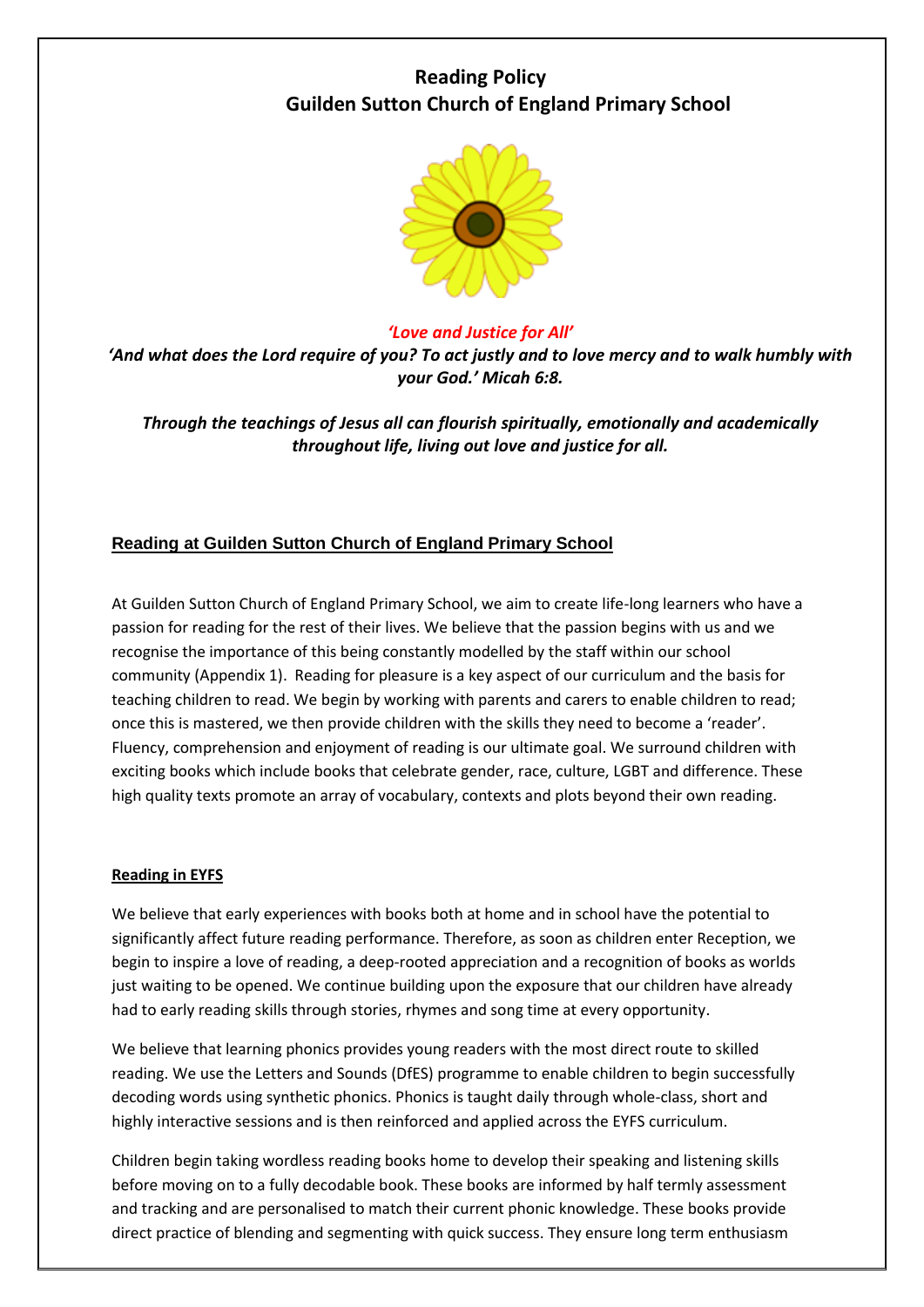for reading as well as helping children to read with greater accuracy and independence. We encourage children to read at home every evening. Reading Records are provided to all children as a way of communicating between parents/carers and teachers about reading ability as well as advising parents/carers as to how they can support their child at home.

### **Reading in Key Stage One**

Children enter Key Stage 1 with a growing knowledge of Phonics and the foundations of a range of reading skills. As children continue to learn the complex skill of reading, we help them recognise that when they read, they use skills of word recognition to develop reading fluency and to make sense of the text.

Phonic and Spelling sessions (Year 2) are taught daily and are planned meticulously to develop phonic knowledge as well as comprehension skills that will equip children to become more confident and fluent readers.

Children continue to engage with phonically decodable books, informed by half termly assessments and tracking. In addition, non-decodable books are introduced once teachers have enough evidence that children have sufficient letter-sound knowledge and decoding skills that they can apply independently.

For those children who have successfully mastered Early Reading skills, our children move towards refining their accuracy, fluency and comprehension through more challenging texts, organised by colour (Turquoise - Grey). We use PM Benchmarking, alongside teacher assessments, to provide children with age-appropriate books which expose them to new concepts, ideas and vocabulary and provide opportunities to unpick texts on a deeper level.

We continue to place great emphasis on children reading at home. Reading Records are provided to all children as a way of communicating between parents/carers and teachers about reading ability as well as advising parents/carers as to how they can continue to support their child at home.

At the end of Year 1, children complete the statutory Phonics Screening Check. This check is used to ensure that children are making sufficient progress in their phonics skills and are on track to become fluent readers who enjoy reading for pleasure and learning. Additional support is provided to all children who perform below national standard and they are retested in Year 2.

At the end of Key Stage 1, children complete a national test (SATs) to assess their understanding of different fiction, non-fiction and poetry texts. Children complete two papers which are centred around decoding and comprehending text.

### **Reading in Key Stage 2**

As children progress into Key Stage 2, the teaching of comprehension becomes the primary element of reading and takes precedence over word reading. Teachers use children's prior knowledge of decoding to direct their teaching and to ensure children become independent, fluent and enthusiastic readers who read widely and fluently.

We recognise that although the comprehension skills across Key Stage 2 are similar, the vast selection of age appropriate, high quality texts we have available are not only provided to instil a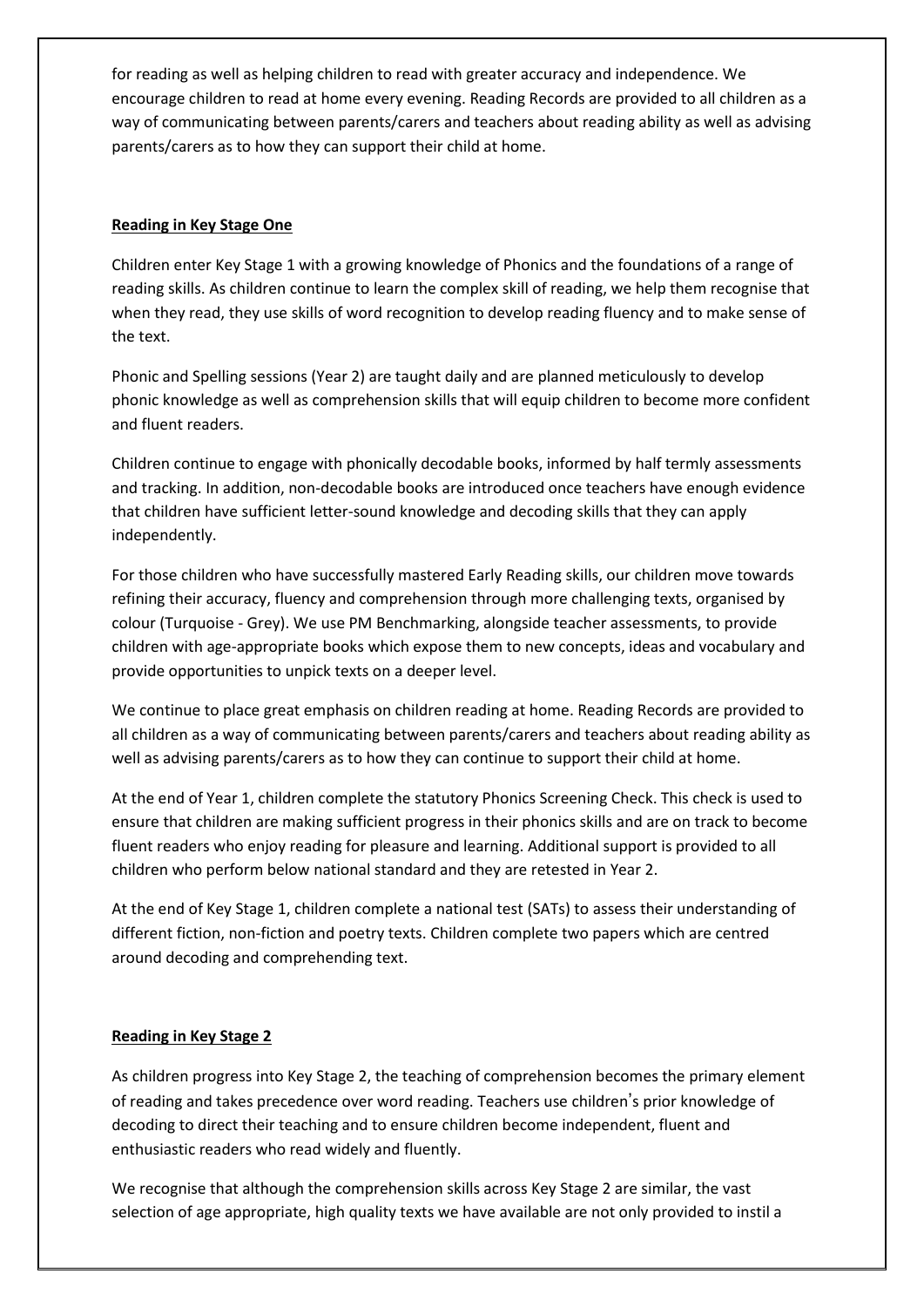love of reading but to ensure the complexity of what is read provides the correct level of challenge for all our children, whatever their barriers may be.

Children continue to be encouraged to read at home for a minimum of 20 minutes per night. We recognise that children will begin to want to read more and more independently but stress the importance of parents/carers listening to their child. Reading Records provide examples of effective questioning which encourages children to think deeply about what they have read.

At the end of Key Stage 2, children complete a national test (SATs) to assess their understanding of different fiction, non-fiction and poetry texts. Children complete a reading paper containing comprehension questions based on fiction, non-fiction and poetry. Other year groups mirror this process to monitor the progress of all children and intervention is provided accordingly.

### **How we support reading at Guilden Sutton Church of England Primary School**

As children begin their reading journey, they are listened to read on an individual basis before moving on to small group guided reading sessions. Children then progress to whole class guided reading sessions. These sessions are taught as a way of expanding children's vocabulary and deepening their understanding of the texts they read. Texts are selected to be challenging and accessible for all children. Teachers are flexible with their choice of text depending on the children within the class and they ensure that they make meaningful cross-curricular links where possible.

We closely monitor the highest attaining 10% of children and provide them with 1:1 reading opportunities. These experiences provide challenge and reinforce the development of higher order reading skills.

We believe that to fulfil our aim, it is essential that those children who struggle with their decoding and comprehension skills are provided with appropriate interventions, for example, Early Literacy Support, Rapid Phonics, TRUGs, Magic Belt. We recognise that it is essential for children who require additional support with decoding and comprehension to be provided with the support to fulfil our ambition to make them 'readers'. Rigorous assessments and tracking of the lowest attaining 20% of children, allow teachers to match children to the most appropriate interventions we offer. We ensure that the interventions we offer promote our 'keep up, not catch up 'incentive which means that these children still continue to access their year group programme of study whilst bridging the gaps from previous years.

For children whom dyslexia is a barrier to their reading progress, we have an onsite Dyslexia Teacher who personalises teaching to ensure all children have the tools they need to become confident 'readers'.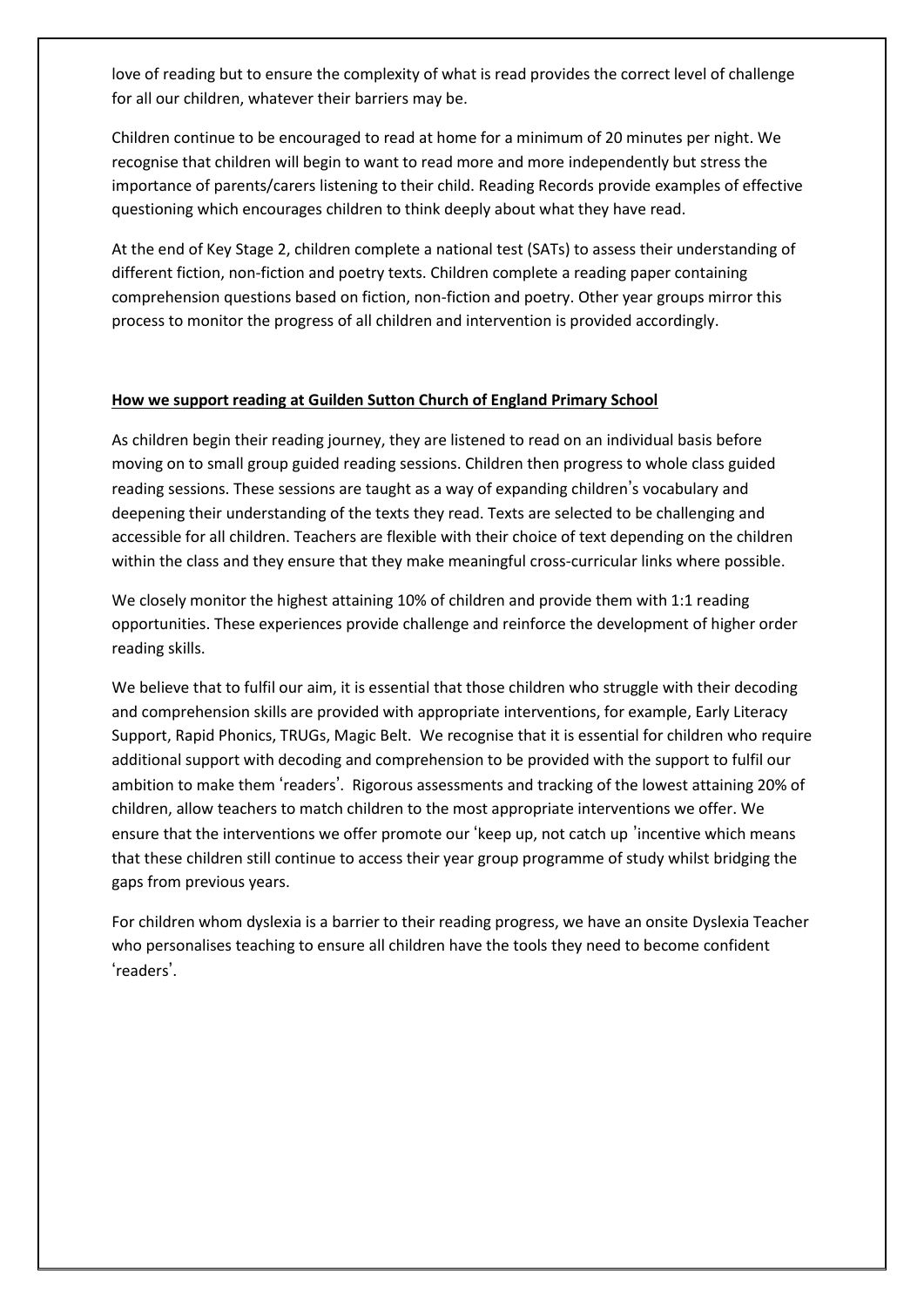# **Appendix 1**

## **How do we show our passion for reading?**

### **Visible**

- Dazzle Corner engaging and inviting.
- Appealing reading areas in every classroom.
- Attractive books that are well cared for.
- Classroom reading corners/libraries and related role play spaces.
- Dedicated library space (in staff room).
- Wide range of book styles.
- Topic books embedded into planning.
- Dyslexia-friendly books.
- Our data/levels.
- Vocabulary walls (related to teaching)
- Recommend a book, question prompts in reading areas.
- Book review on website/class blog.
- Attractive displays, changed regularly.
- Books updated on a regular basis and inspired by our school community.

### **Philosophy**

- Culture of loving books and reading.
- Talking to children about books, stories, characters.
- Time to read each day for pleasure, children read by choice.
- High expectations of reading.
- Children and adults recommend books to each other.
- Own poetry work published in books.
- Reading in all media (newspaper, paperback, hardback, kindle device).
- Comprehension and guided reading sessions embedded into timetable.
- Break the text down so it is accessible for all children to understand and enjoy.
- Share/celebrate books brought in from home during 'show and tell' or story time in KS1.
- Pupils' aspirations to become authors when older.
- Comprehension reading tests.
- Read class story at the end of the day.
- Reading/writing competitions (Young Writers Poetry Patrol National Writing Competition  $-3^{rd}$  place)
- Sense of ownership/autonomy when choosing own book from coloured baskets.

#### **People**

- Reading buddies across year groups.
- Specialist support Dyslexia Teacher, ELSA Teacher
- External interaction Beanstalk, mobile library, book fair.
- Parents come in to volunteer with 1:1 readers.
- Authors/illustrators come in to visit, or school trips to authors (Storyhouse).
- Reading logs/records used daily between school and home, parental interaction and support.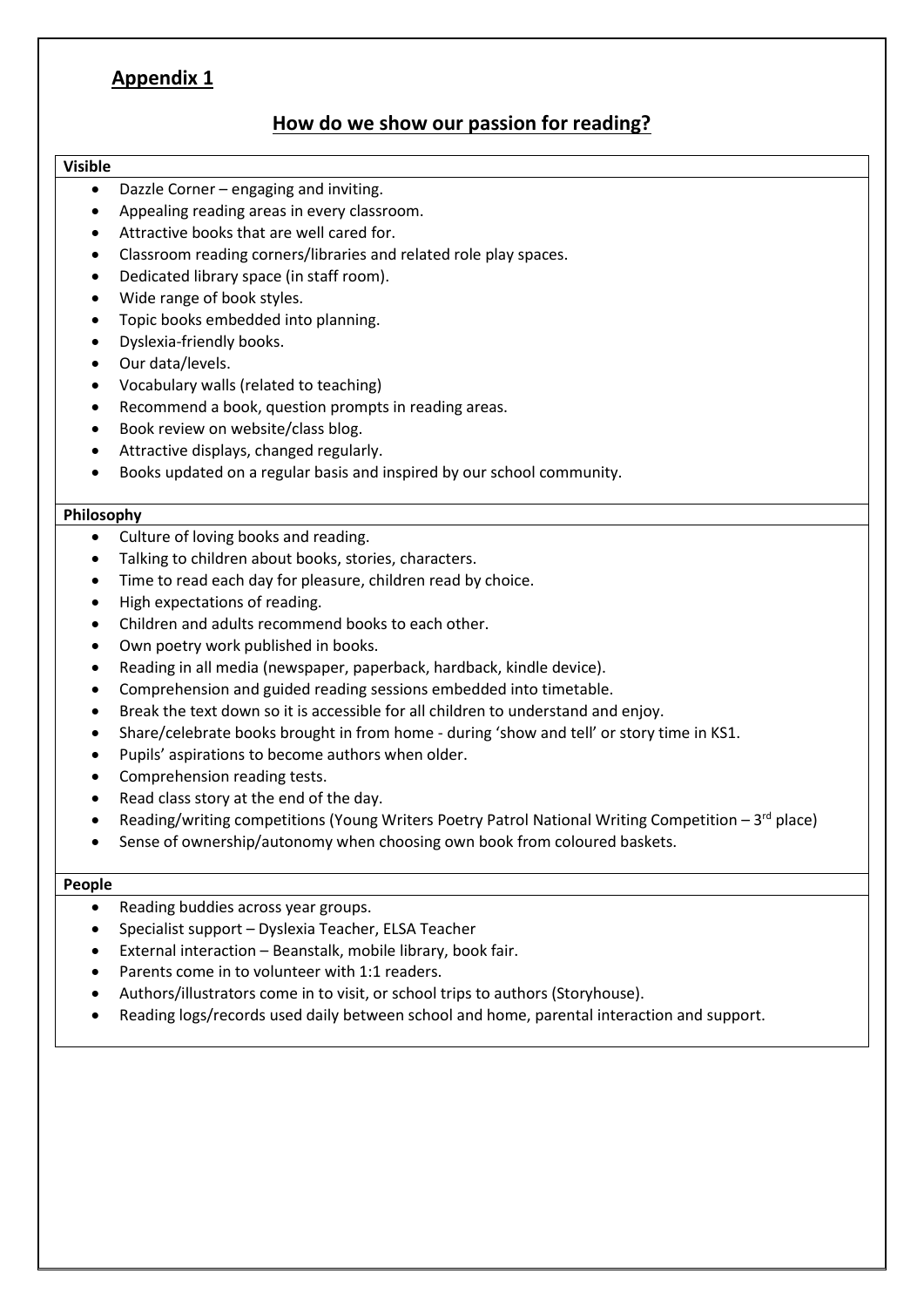# **Appendix 2**

## **Why do children enjoy reading at Guilden Sutton?**

## **Attitude** Books are seen as special – Dazzle Corner, exciting build-up revealing new books Reading is viewed as downtime/time out/enjoyable • Sense of escapism/mindfulness Books are celebrated – whole school story shared in communal area • Dedicated space in each classroom. Adults share their own love of books and recommend books to children **Skills** • Builds confidence • Helps with writing • Independence Thirst for knowledge, curious learners, want to know more. Challenge to think of meanings beyond the literal. Use imagination Demonstrate how to 'magpie' to improve/inspire own writing **Texts** Dazzle Corner books Variety of texts – poetry, non-fiction, class stories, rhythm/rhyme Texts across the school to celebrate gender, LGBT, culture, diversity and difference Catering for different interests • Enjoy using non-fiction for research Class texts are carefully selected to suit class. Cross-curricular links, carefully selected books. **Experience** Given the opportunity and time to read. Reading by example. Silent reading in quiet times. Becoming the characters, acting out scenarios they have read during play • Talking about stories at home. 1:1 time with adult (parent, staff, volunteer) Can choose their own book – more autonomy Enjoy progressing through the levels, motivated to move onto the 'next basket' Encouraged to read with parents at home – adults are role models. Role play in class linked to books – character development. The way books are shared – cliff hangers, physical/visual clues about a new book or what happens next. Enjoy sharing work with peers, reading aloud own work to others. Children bring in books as 'show and tell' **Knowledge** Gives greater understanding of a story – going 'further into' the text. Using books to gain understanding, e.g. topic research, especially boys. Broadens understanding of different cultures and places in the world. Use books as links to the curriculum. Broaden their vocabulary. **Events** • Interesting and relevant authors/illustrators coming in as visitors, reading aloud, Q&A. World Book Day activities. Book swap – valuing books, not thrown away. Texts 'brought alive' through creative activities and opportunities.

- Visiting book fair and mobile library
- Links to Storyhouse